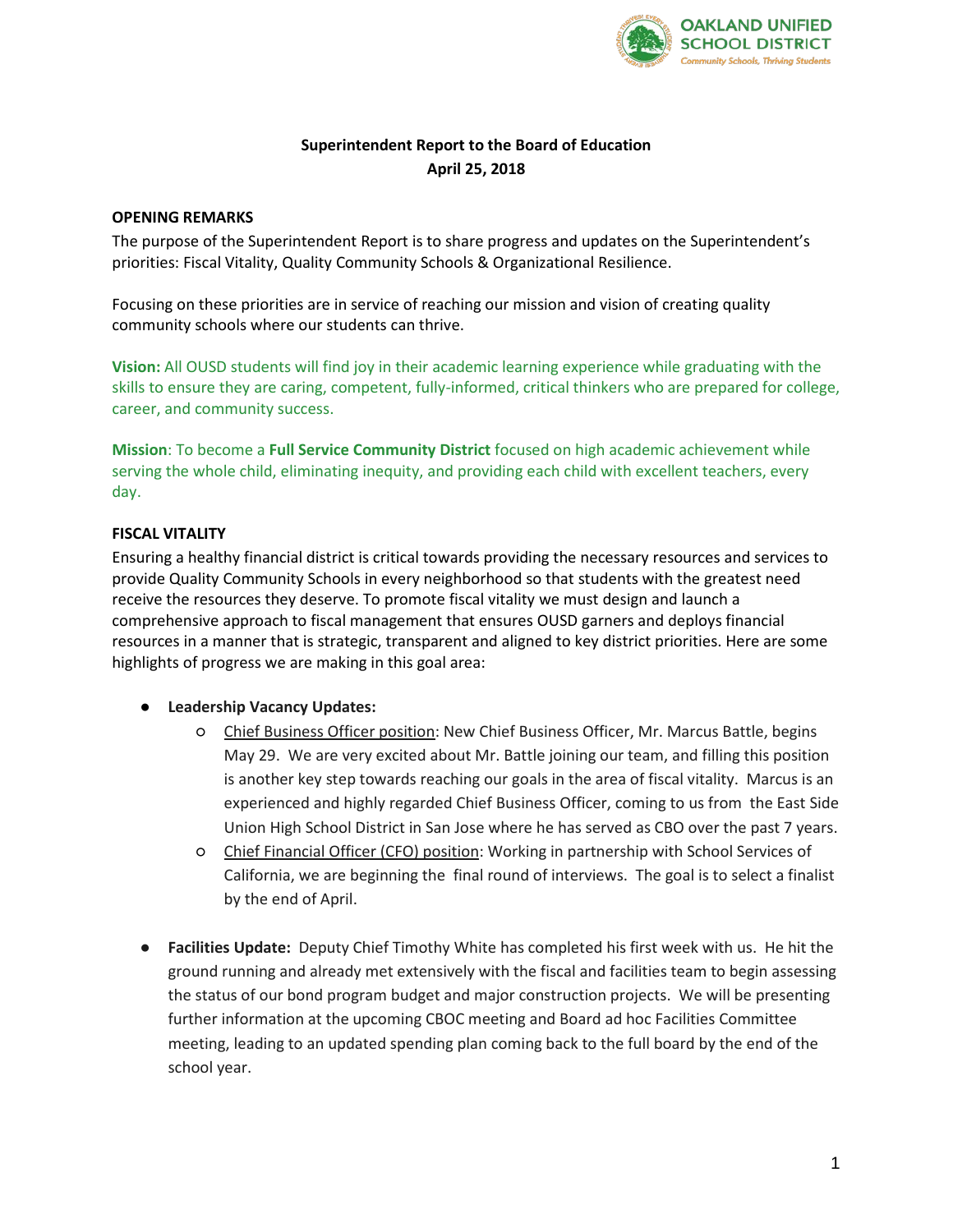#### **OFFICE OF THE SUPERINTENDENT**



● **Fiscal Transparency Website:** Please remember to visit our Fiscal Transparency Website to find financial data, presentations and other financial reports.

**\_\_\_\_\_\_\_\_\_\_\_\_\_\_\_\_\_\_\_\_\_\_\_\_\_\_\_\_\_\_\_\_\_\_\_\_\_\_\_\_\_\_\_\_\_\_\_\_\_\_\_\_\_\_\_\_\_\_\_\_\_\_\_\_\_\_\_\_**

# **QUALITY COMMUNITY SCHOOLS**

To ensure that students with the greatest need have access to PreK-12 schools that provide quality academic and social emotional programs, excellent teachers and a nurturing learning environment to ensure that every student is college, career and community ready. Here are some highlights of progress we are making in this goal area:

- **Water Quality Update:**
	- Supervisor Wilma Chan is bringing a request for \$100,000 for water stations to the board of supervisors
	- We continue to implement Board Policy 3511.3. Although sites have been initially tested, site administration will continue to see further testing and possible removal of fixtures that are over 5 ppb (as stated in BP 3511.3).
	- McClymonds Water Quality Updates
		- **Replacement of shower heads in girls locker room:** As of the last report, repairs were completed in girls locker room. 100% of plumbing work now completed in girls showers.
		- **Replacement of shower heads in boys locker room**: Approximately 40% of shower heads replaced in boys locker room. Target date of completion for these showers is Friday, May 4th.
		- **Repairs in boiler room:** Repairs have been made to the boiler in the gym in order to supply hot water to both girls and boys locker room showers. All showers will be piped to the hot water source once installation of shower heads in boys locker room is complete in early May.
		- **Fountains and faucets in the main building:** Previous report indicated that two locations (sink in room 307, and sink in room 303) showed lead concentration levels of 7.8 and 9.7, respectively. These fixtures were removed from service pending repairs. Repairs to take place Monday, April 23rd.
		- Please see the [Water Safety Timeline t](https://docs.google.com/document/d/1wZUj-5px8X8hGJ_ANc4z-PBhYQjFC2qc0_9SaX0hJp8/edit?usp=sharing)o see a list of all the repairs that have been completed at McClymonds since August 2016.
		- Check out the [McClymonds Water](https://docs.google.com/document/d/1wZUj-5px8X8hGJ_ANc4z-PBhYQjFC2qc0_9SaX0hJp8/edit?usp=sharing) Safety Web Page here: McClymonds Water [Safety: Data & Resources Webpage](https://docs.google.com/document/d/1wZUj-5px8X8hGJ_ANc4z-PBhYQjFC2qc0_9SaX0hJp8/edit?usp=sharing)
- **School Network Update:** In each Superintendent Report going forward, I will be sharing successes in 1-2 of our School Networks. The successes I share will be related to the work happening in the Networks toward achieving our LCAP goals for all our students:
	- GOAL 1: GRADUATES ARE COLLEGE AND CAREER READY
	- GOAL 2: STUDENTS ARE PROFICIENT IN STATE ACADEMIC STANDARDS
	- GOAL 3: STUDENTS ARE READING AT OR ABOVE GRADE LEVEL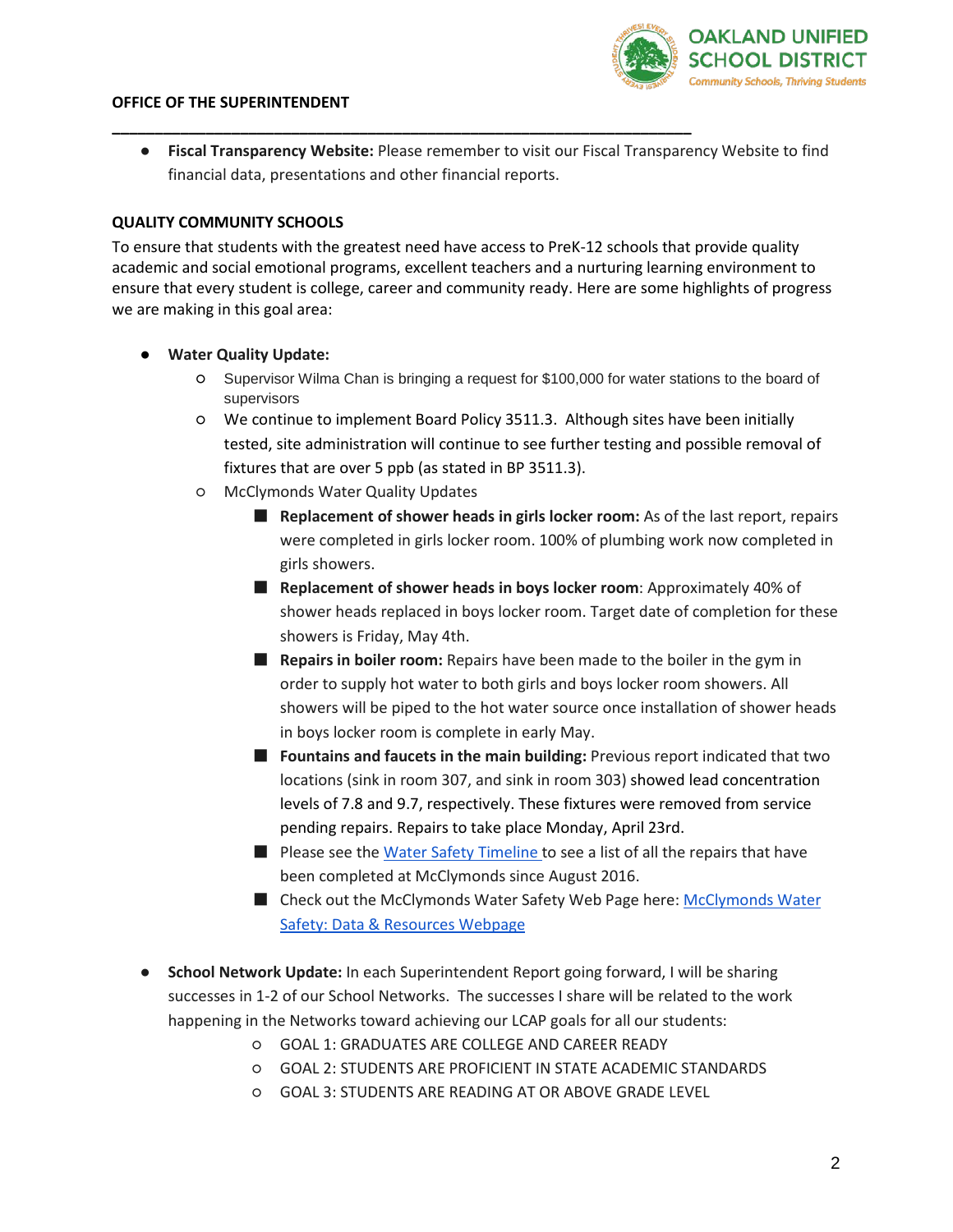

- GOAL 4: ENGLISH LEARNERS ARE REACHING ENGLISH FLUENCY
- GOAL 5: STUDENTS ARE ENGAGED IN SCHOOL EVERYDAY

**\_\_\_\_\_\_\_\_\_\_\_\_\_\_\_\_\_\_\_\_\_\_\_\_\_\_\_\_\_\_\_\_\_\_\_\_\_\_\_\_\_\_\_\_\_\_\_\_\_\_\_\_\_\_\_\_\_\_\_\_\_\_\_\_\_\_\_\_**

- GOAL 6: PARENTS & FAMILIES ARE ENGAGED IN SCHOOL ACTIVITIES
- **Middle School Network:**
	- Goal 1: The Majority of Middle Schools have had the opportunity to take students to visit college campuses and to attend college fairs in partnership with the Oakland Promise Future Centers.
	- Goal 3: All middle schools are engaging students in reading campaigns this year and creating a lot of excitement around reading which is proving positive results in Scholastic Reading Inventory scores.
	- Goal 5:
		- 10 middle schools schools have taken students on outdoor camping trips in partnership with Bay Area Wilderness Training which has provided students without of the classroom experiences and relationship building to create more engagement in their overall learning experience.
		- Attendance teams at all of our middle schools this year are focusing on attendance gains which is leading to a decrease in chronic absences as compared with last year
		- Middle school suspension rates are down again for a second year in a row, including a reduction in the number of African American male students being suspended
- **Madison Park Academy College Acceptances for Class of 2018** 
	- 74% of Seniors Accepted to Four Year Colleges & Universities
	- Of the 73 students, 54 have already been accepted to four year colleges and universities for the fall of 2018. Eight students, or 11% of the class, have been accepted to the University of California, Berkeley.

### **ORGANIZATIONAL RESILIENCE**

The bedrock of an effective organization is people. To promote organizational resilience we must continuously invest in building the capacity of staff as we work towards creating a high quality school system. Here are some highlights of progress we are making in this goal area:

- **Latino Teacher Pipeline:**
	- In an effort to reflect the cultural and racial diversity of our student population, Oakland Unified School District is redoubling its efforts to recruit Latino/a teachers. 45% of our students are of Latino/a heritage, but just 14% of teachers are Latino/a. Research shows teachers of color matter when it comes to engagement and success of students of color. Exposure to just one teacher of color in early elementary years profoundly impacts the motivation, aspiration and academic success of students of color.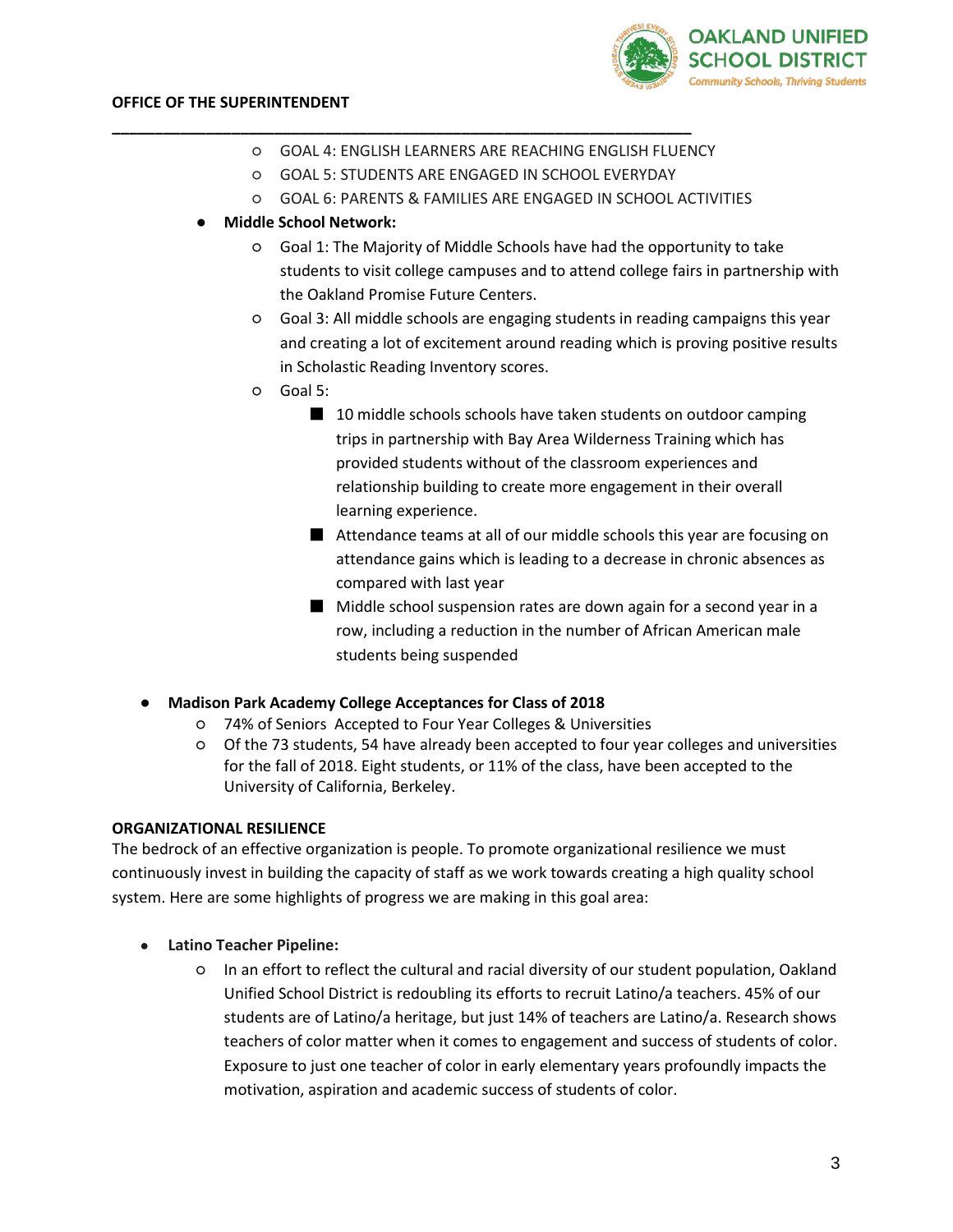

### **OFFICE OF THE SUPERINTENDENT**

○ The OUSD Office of Equity's Latino Student Achievement Initiative, in partnership with our Talent Department, is offering OUSD alumni, graduating college students, youth development professionals and classified staff a chance to take their careers to the next level by obtaining their teaching credentials. A select group of Latino/a candidates will join a cohort that will enter the credentialing process together with the commitment to teach in Oakland for at least five years after finishing the program.

**\_\_\_\_\_\_\_\_\_\_\_\_\_\_\_\_\_\_\_\_\_\_\_\_\_\_\_\_\_\_\_\_\_\_\_\_\_\_\_\_\_\_\_\_\_\_\_\_\_\_\_\_\_\_\_\_\_\_\_\_\_\_\_\_\_\_\_\_**

- It's called *OUSD Grow Our Own: Maestr@s - Latino Teacher Pipeline* and the District is committed to offering a grant-funded scholarship to apply towards credential fees, CBEST/CSET test fees and credential program tuition. We will also provide test preparation resources, classroom readiness support, a peer learning and support community and assistance with job placement.
- Anyone interested is invited to a Maestr@s Orientation on Thursday 4:00-6;00pm, April 19 at the Lake Merritt Conference Room, Suite 640, OUSD Headquarters, 1000 Broadway
- **2018 Teachers of the Year:** Three teachers in OUSD schools are being hailed across Oakland Unified School District as Teachers of the Year for 2018. They are Micaela Morse from International Community (Elementary) School (ICS), Cassandra Chen from United for Success Middle School and Jah-Yee Woo from Oakland Technical High School. All three teachers are being recognized for their leadership and the innovative methods they use to foster learning among their students.

### ● **OUSD Employee Health Fair:**

- There are two very important events that are taking place around our employees health benefits. The first is Open Enrollment. **Open Enrollment** is from May 1 to May 31st for all employees to have an opportunity to change their health plans should they desire. All changes during open enrollment are effective July 1st of the same year. Employees can choose between Kaiser and Sutter Health Plus.
- Secondly, the **Annual OUSD Health and Wellness Fair** is right around the corner! **Date: Wednesday May 2nd Location: La Escuelita Elementary School[, 1050 2nd Ave., Oakland 94606](https://maps.google.com/?q=1050+2nd+Ave.,+Oakland+94606&entry=gmail&source=g) Time: 2:30pm - 6pm**
- The health fair will not only give employees the opportunity to make changes to their health plans but also:
	- Visit their Health Vendors (Kaiser, Sutter Health Plus, Delta Dental, VSP, United Healthcare)
	- Get more information on Voya Supplemental Life Insurance
	- Get more information on counseling services through the Hartford's Employee Assistance Program
	- Talk with Union Reps and Talent Division Staff